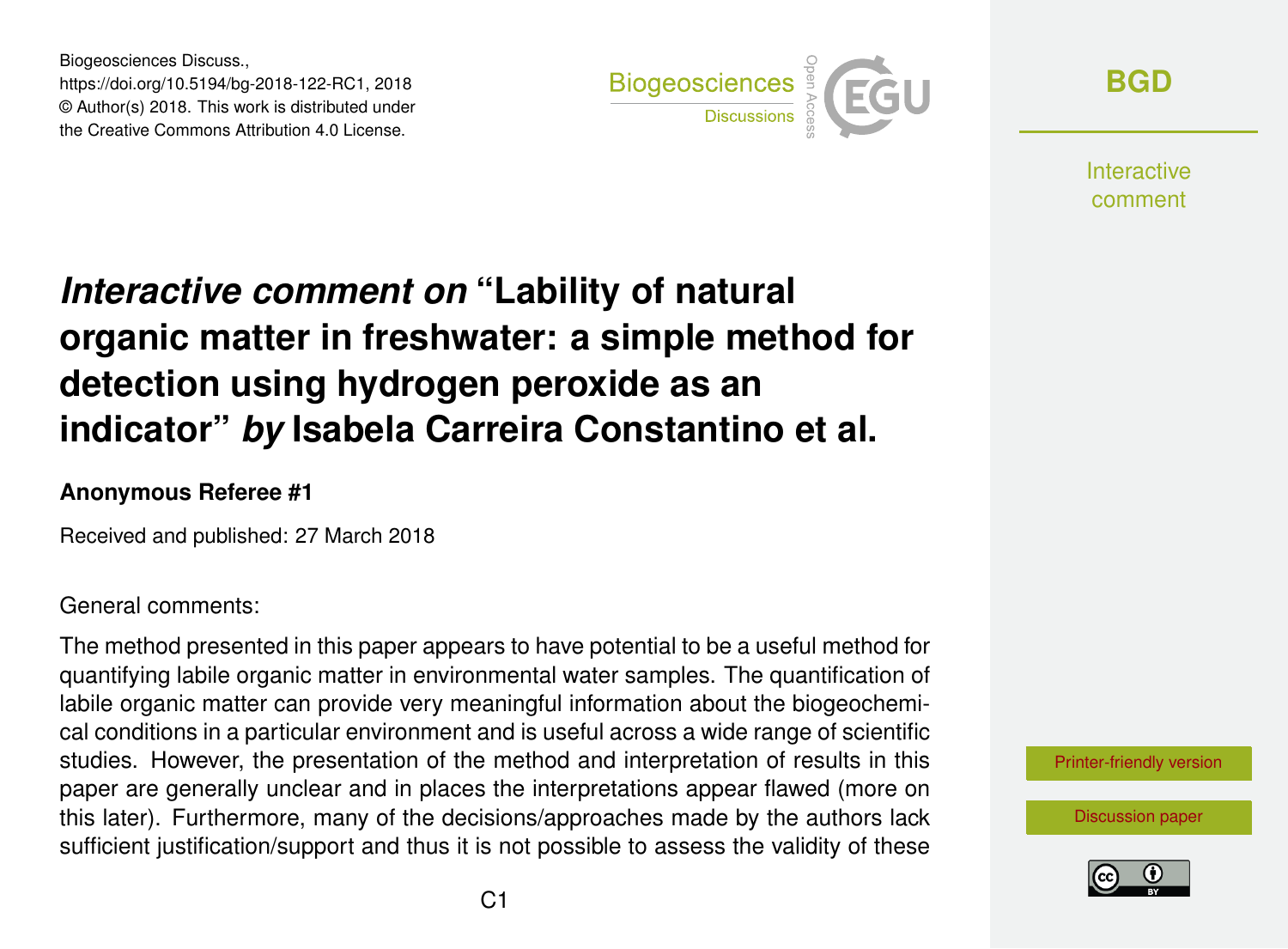decisions. The authors should also provide more background on other methods of quantifying labile organic matter (e.g. incubations with native microbes) and the advantages and disadvantages of their method compared to existing ones. I think there may be some real advantages to their method but these need to be discussed by the authors. In addition, it is not made completely clear that the method the authors present here is new. I am under the impression that it is, but if it is in fact completely new they should state that more clearly. If the method is not new then they should make it clear how they have improved upon previous work. The authors should also discuss exactly what the method is measuring and how the model organic substances used (in particular pyruvate) compare to labile organic matter (more on this below). In particular, we see that pyruvate is more labile than the other model compounds (fulvic acid and lignin) though this in no way implies that pyruvate is a good model for LOM. It may be true that pyruvate is a reasonable model for LOM, however the authors need to explain what constitutes a "good" model for LOM and why pyruvate meets these criteria. Overall, I feel that the method described in the paper may provide a useful approach to quantifying labile organic matter. However, the paper currently lacks clarity and provides insufficient justification/support to allow for a full assessment of the significance of this work. As the paper currently stands there are a number of very significant issues that need to be addressed. The paper will require substantial revisions and reworking to allow for a full assessment of the potential scientific contributions.

Specific comments:

Note: Numbers in parenthesis are line numbers

(42) ". . .and the biogeochemical processes involved" Involved in what? Are you referring to the processes generation NOM?

(44) "According to some studies nearly 80% of NOM is composed of recalcitrant fractions. . ." Is this a general consensus or only something that a few studies agree upon?

## **[BGD](https://www.biogeosciences-discuss.net/)**

Interactive comment

[Printer-friendly version](https://www.biogeosciences-discuss.net/bg-2018-122/bg-2018-122-RC1-print.pdf)

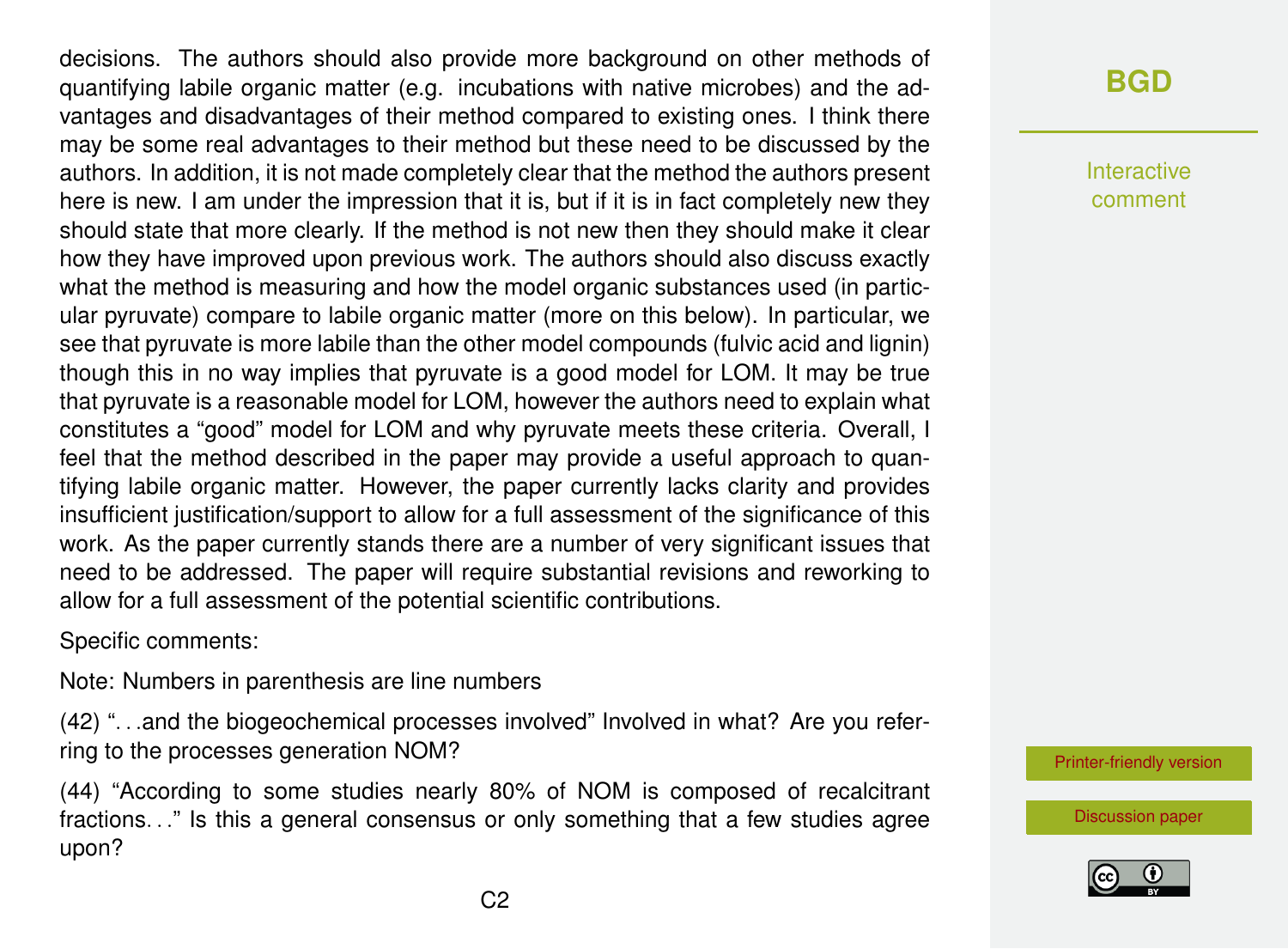(47) "important for several environmental reactions. . ." such as?

(48-49) "HS are considered recalcitrant compounds if their resistance to chemical and microbiological degradation is taken into consideration" (my emphasis added). Isn't this how recalcitrant is defined? You might want to change "if their resistance" to "as they are resistant to" and remove "is taken into consideration". This would make more sense.

(63-64) ". . .that is more biodegradable". More relative to what? Maybe rewrite as "LOM is operationally defined as the fraction of NOM that is biodegradable under a set of defined conditions"

(64-65) "...by the photodegradation of organic compounds". Provide citations here.

(65-67) Is it always (or generally) true that allochthonous material is more recalcitrant? If so provide citations.

(70-76) This paragraph is awkwardly written and unclear.

(77-79) These sentences are awkward/unclear. Maybe say something like "NOM can be measured by (state method), however this method only provide information about bulk concentration and does not provide info about the relative amounts of LOM and ROM"

(84-87) Very unclear. You write "we hypothesize that LOM is fresh and reactive. . ." By definition LOM is reactive so as stated it is an awkward hypothesis and needs to be reworded or reworked.

(86-87) ". . .transforming them into NOM oxidizing." This sentence does not make sense.

Section 2.2.2 Microcosms experiments is not clearly presented. It is not obvious from reading whether you are describing the method that is then used in section 2.2.4 or if you are describing a separate set of experiment from section 2.2.4. You should make Interactive comment

[Printer-friendly version](https://www.biogeosciences-discuss.net/bg-2018-122/bg-2018-122-RC1-print.pdf)

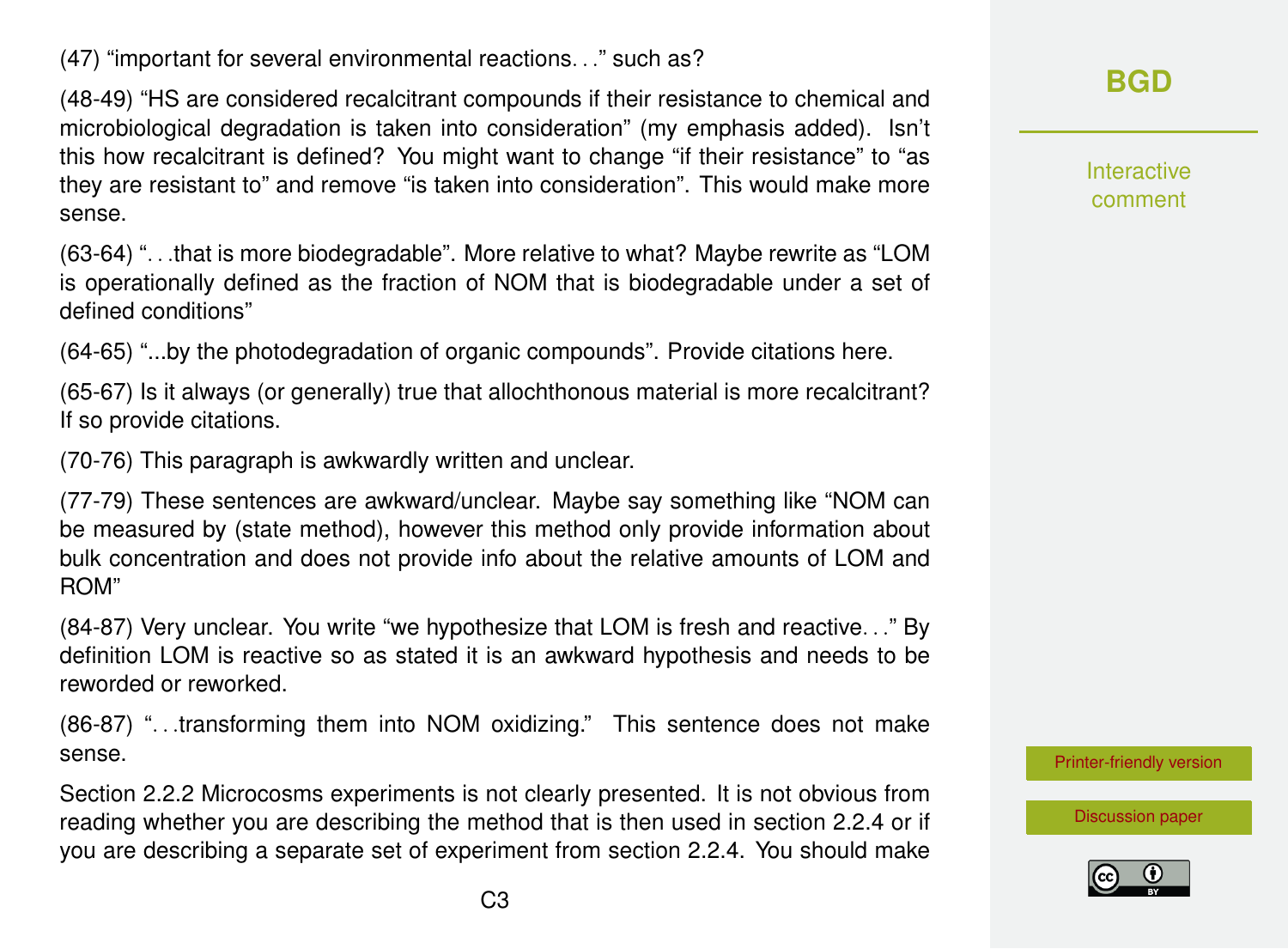this more clear by possibly renaming section 2.2.2 to "Microcosm experiments: Model organic compounds".

(116-117) "Some organic compounds were chosen to represent models of LOM and ROM." Which compounds for LOM and which for ROM? I realize that pyruvate is for LOM and the others for ROM but it is awkward to write "some organic compounds" as opposed to stating which ones. Also you should provide a discussion justifying why you chose these compounds as model compounds. You obviously had some reason for selecting these but need to justify the decision and provide citations supporting the decision where applicable.

Section 2.2.3 Data treatment. There are essentially no details provided about the kinetic models used and how you fit your data to these models. You need to provide more details and justification of your approach.

(136) "Considering the previously evaluated results", what results are you referring to?

(136-137) "the best model compounds were determined to be fulvic acid and sodium pyruvate". Best how? What was your criteria for best? Presumably fulvic acid and lignin were tested to see which was a better ROM model. However, you only tested one potential LOM (i.e. pyruvate) so it is not fair to say it was the best model. You could potentially say it was a suitable model. This raises a more general issue, that there needs to be better justification/support for your choices. In particular, pyruvate appear (based on your data) to be more labile that fulvic acid. This is reasonable, but it does not necessarily mean that it is a good model for LOM. It is conceivable that another model compound may be even more labile than pyruvate. Thus, while pyruvate may be labile, it might not be nearly as labile as other compounds. Therefore, when you use pyruvate data in your kinetic modeling it becomes unclear exactly what your quantification of LOM means. More discussion and justification is needed here.

(143) Any reason why 0.45 um filter was used? A 0.2 um filter would have been more ideal for removing microbes. This may not really have affected your results, but you **[BGD](https://www.biogeosciences-discuss.net/)**

Interactive comment

[Printer-friendly version](https://www.biogeosciences-discuss.net/bg-2018-122/bg-2018-122-RC1-print.pdf)

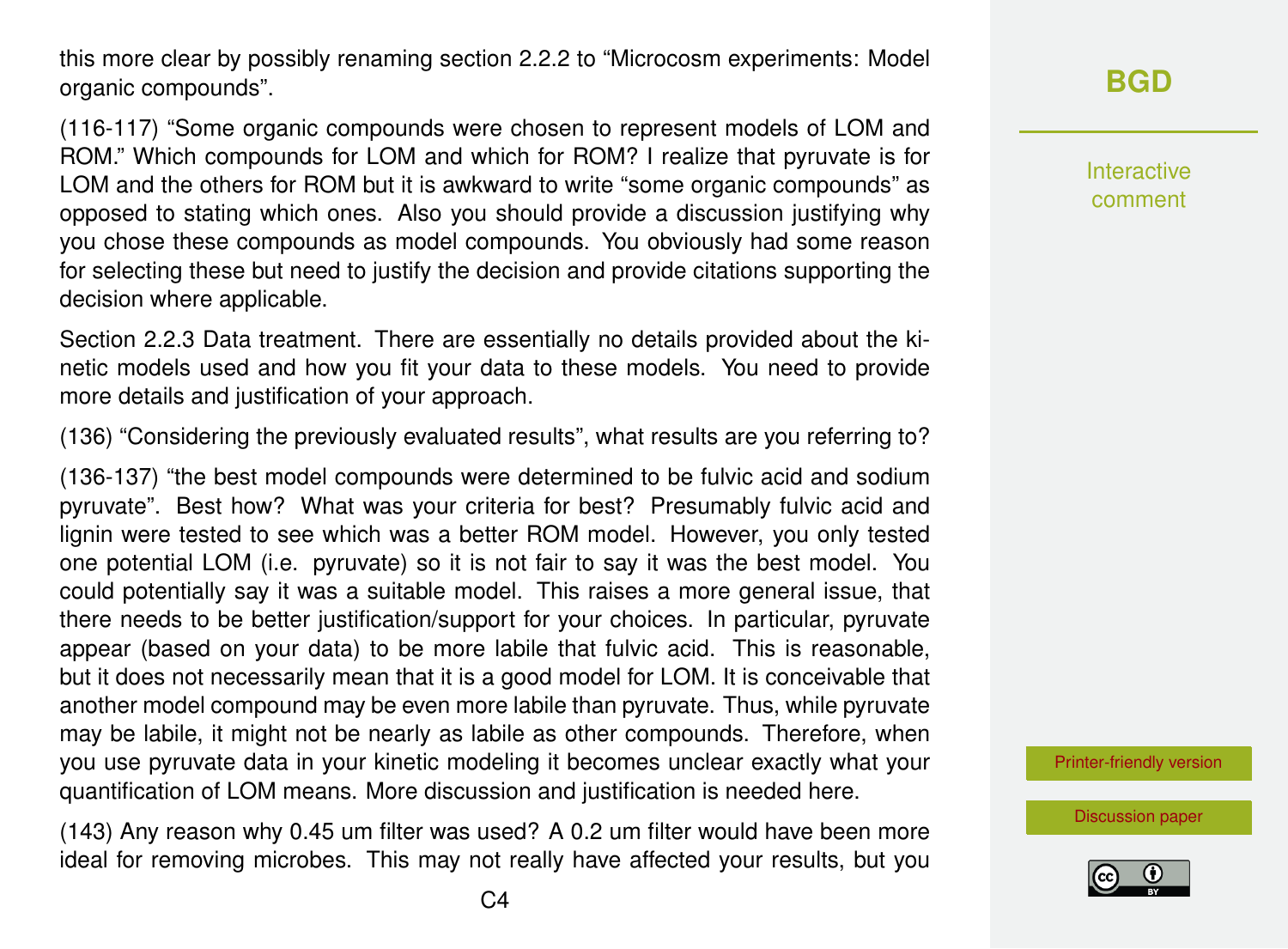should explain/justify your choice here.

(156-159) You state that the data follow a zero-order law. Is there any theoretical reason why this would be true? Even if the data follow this law, you should provide some discussion/justification as to why it follows a zero-order law.

Section 3.1. You state that H2O2 consumption is virtually non-existent until 1400 minutes after the start of the experiment. Why is this the case? You should provide conceptual/theoretical discussion explaining this.

(163) the numbers reported here do not agree with the numbers in Table 1.

Figure 1. The data do not all appear to follow a zero-order law. If the data fit a zeroorder law, then C/Co vs. time should be linear (at least the portion following the 1400 minute lag should be). However, the data do not appear linear in many cases and thus your contention that they follow a zero-order relationship does not appear to be completely reasonable. This issue is part of a broader issue here where there is often insufficient justification for the statements made in the paper. As the paper is currently presented you do not explain how model parameters were fit (e.g., was a least squares fitting approach used) or how models were chosen. For example, was a zero-order model used because it fit better than a 1st-order model? Or was the model chosen for theoretical considerations. Discussion on these issues is required.

Table 1: Similar comments as for Figure 1. Also the number of significant figures for the "Lignin" column" differs from the other columns. Also you should include discussion and information showing how good the fits are for the estimated parameters (K). Currently there is no way to assess if the parameters reported in Table 1 are good fits. This is very important as it is presently not possible to assess if the kinetic models chosen to fit the experimental data are reasonable models. As I have mentioned above the zero-order fit for fulvic acid and lignin appears that it might not be all that reasonable. Furthermore, you should provide any available justification as to why the pyruvate data should fit a 1st-order model.



Interactive comment

[Printer-friendly version](https://www.biogeosciences-discuss.net/bg-2018-122/bg-2018-122-RC1-print.pdf)

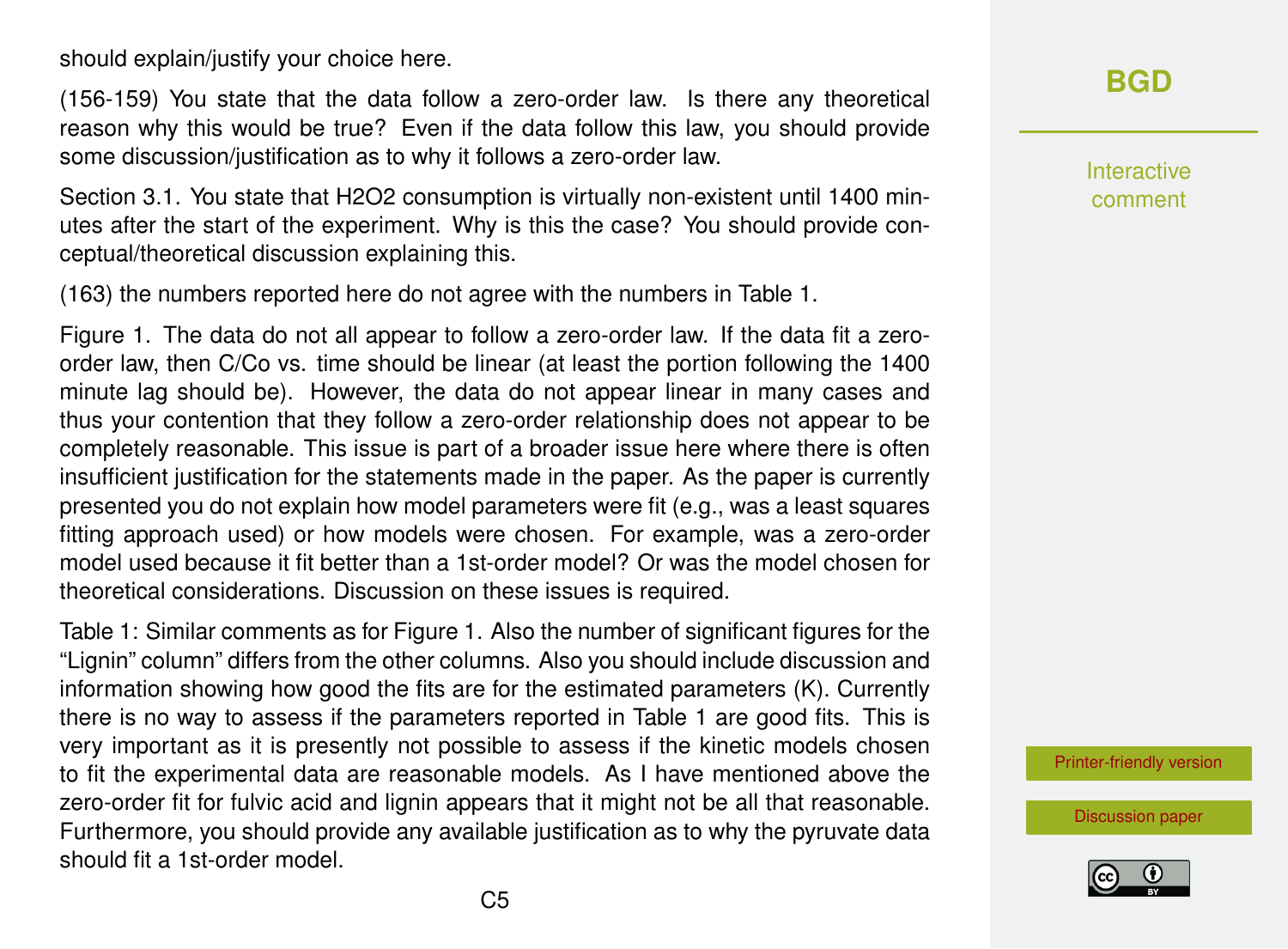In section 3.1 you mention that pyruvate was oxidizing (as indicated by consumption of H2O2). However, you provide no indication of the extent of oxidation (did it completely oxidize to CO2 or did it go to an simpler organic compound)? Did you measure changes in TOC during these experiments? If so it would be useful to include and discuss this data for both the pyruvate and fulvic acid experiments. This issue comes back to the previously stated issue that you do not explain exactly what you are measuring by using pyruvate as a model for LOM. It is totally conceivable that other model substances for LOM might oxidize more (and thus consume more H2O2) or less (and consume less H2O2) than pyruvate. Thus, had you used those substances you would have gotten completely different rate constants and your equations 2 and 3, which you use to estimate LOM in natural samples would have been different. A full and discussion of these issues, and presentation of data that might help to resolve this questions is crucial to demonstrating the utility of the method presented in your paper. Resolving/addressing these issues is crucial to demonstrating the validity/utility of your method.

(178) The numbers here do not agree with the table.

Equation 1: Justification for choosing this model should be discussed.

(249-250) You state that the results are in agreement with a zero-order model. If there was LOC in the samples wouldn't you expect (at least based on your earlier conclusions) that the samples would follow a 1st-order model. Recall that you stated your pyruvate data followed a 1st-order model and your fulvic data a zero-order model.

(255-275) Your conclusions/statements here are unclear and do not seem valid. You conclude that "these results indicate that freshwater from the Preto River predominantly consists of ROM". I would expect the freshwater only experiment to have very similar behavior to the freshwater with fulvic acid (since the fulvic acid adds only ROM). I would also expect the freshwater+pyruvate samples to consume H2O2 faster than the only freshwater sample, since the addition of pyruvate adds LOM. Thus, I do not believe that you can conclude from these results that the Preto River water consists predomi-

### **[BGD](https://www.biogeosciences-discuss.net/)**

Interactive comment

[Printer-friendly version](https://www.biogeosciences-discuss.net/bg-2018-122/bg-2018-122-RC1-print.pdf)